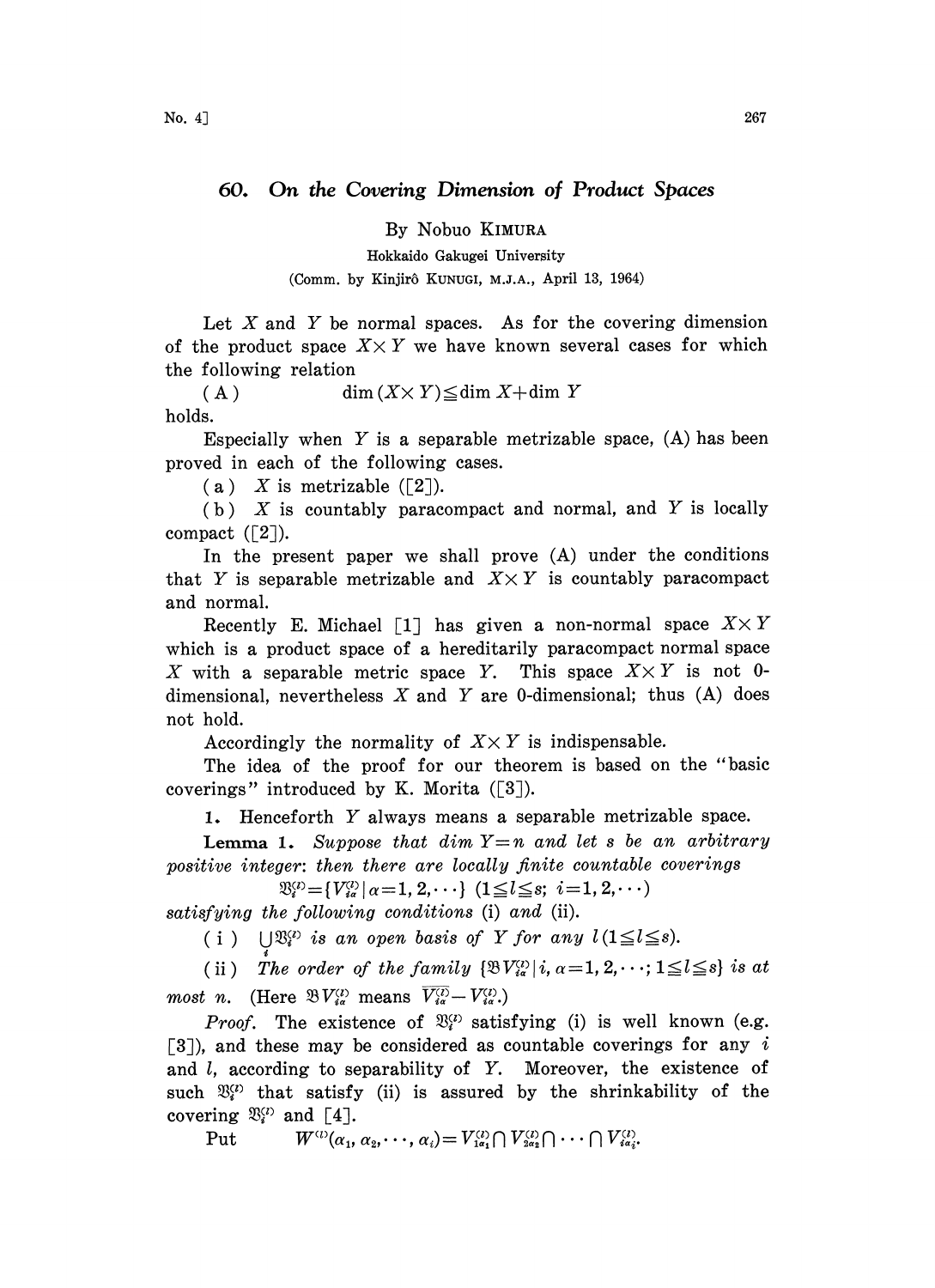Lemma 2. Let  $(\alpha_1, \dots, \alpha_i), (\beta_1, \dots, \beta_i), \dots, (\lambda_i, \dots, \lambda_i)$  be  $n+1$  sets, each of which is a finite ordered set of positive integers. Then  $\mathfrak{B} W^{(1)}(\alpha_1, \dots, \alpha_i) \bigcap \mathfrak{B} W^{(1)}(\beta_1, \dots, \beta_j) \bigcap \dots \bigcap \mathfrak{B} W^{(1)}(k_1, \dots, k_n) = \emptyset$  for  $1 \leq l_1 < l_2 < \cdots < l_{n+1} \leq s.$ 

*Proof.* According to Lemma 1 (ii) we have

 $(\mathfrak{B} V_{1a_1}^{(i_1)} \cup \mathfrak{B} V_{2a_2}^{(i_1)} \cup \cdots \cup \mathfrak{B} V_{ia_i}^{(i_1)} ) \cap (\mathfrak{B} V_{1\beta_1}^{(i_2)} \cup \cdots \cup \mathfrak{B} V_{\beta_\beta}^{(i_\beta)})$  $\bigcap \cdots \bigcap (\mathfrak{B} V_{1_{\lambda_1}}^{(l_{m+1})} \bigcup \cdots \bigcup \mathfrak{B} V_{\lambda_{\lambda_k}}^{(l_{m+1})} \big) = \phi.$ 

But  $\mathfrak{B}W^{(i)}(\alpha_1,\dots,\alpha_i)\subset (\mathfrak{B}V^{(i)}_{1\alpha_1}\cup\cdots\cup\mathfrak{B}V^{(i)}_{i\alpha_i}),$  thus the lemma is proved.

**Theorem.** If a product space  $X \times Y$  of a space X with a separable metrizable space  $Y$  is countably paracompact and normal, then  $\dim (X \times Y) \leq \dim X + \dim Y$ .

*Proof.* Suppose dim  $X=m$  and dim  $Y=n$ , and put  $s=m+n+1$ . Let  $F^{\scriptscriptstyle{(1)}}$  and  $G^{\scriptscriptstyle{(1)}}$  be arbitrarily given closed sets and open sets respectively such that  $F^{(i)} \subset G^{(i)}$  ( $1 \leq l \leq s$ ).

There are open sets  $L^{\text{(i)}}$  and  $M^{\text{(ii)}}(1 \leq l \leq s)$  such that<br>  $F^{\text{(i)}} \subset M^{\text{(i)}} \subset \overline{M^{\text{(i)}}} \subset L^{\text{(i)}} \subset \overline{L^{\text{(i)}}} \subset G^{\text{(i)}}$ .

We put

 $N_1^{(i)} = X \times Y - \overline{M^{(i)}}$ ,  $N_2^{(i)} = L^{(i)}$ ,<br>  $N_2^{(i)}$ } is an open covering Then  $\mathfrak{N}^{(i)} = \{N_1^{(i)}, N_2^{(i)}\}$  is an open covering of  $X \times Y$  for any *l*. We put

( 1)  $G^{(i)}(\alpha_1, \dots, \alpha_i; k) = \text{Int } \{x \mid x \times W^{(i)}(\alpha_1, \dots, \alpha_i) \subset N_k^{(i)}\}$   $(k = 1, 2)$ . (Here Int  $A$  means the interior of the subset  $A$ .)

Then  $G^{(i)}(\alpha_1, \dots, \alpha_i; k) \times W^{(i)}(\alpha_1, \dots, \alpha_i) \subset N_k^{(i)}$ . By (1) we get immediately  $G^{(i)}(\alpha_1, \dots, \alpha_i; k) \subset G^{(i)}(\alpha_1, \dots, \alpha_i, \alpha_{i+1}; k).$ 

Put  $G^{(i)}(\alpha_1,\cdots,\alpha_i)=G^{(i)}(\alpha_1,\cdots,\alpha_i; 1)\bigcup G^{(i)}(\alpha_1,\cdots,\alpha_i; 2).$ Then

 $G^{(i)}(\alpha_1,\cdots,\alpha_i) \subset G^{(i)}(\alpha_1,\cdots,\alpha_i,\alpha_{i+1}).$ 

Consequently  $\{G^{(i)}(\alpha_1, \dots, \alpha_i) \times W^{(i)}(\alpha_1, \dots, \alpha_i) | \alpha_1, \dots, \alpha_i, i\}$  is a basic covering ( $\lceil 3 \rceil$ ) for each *l*.

Now, since  $X \times Y$  is countably paracompact and normal, we get a special refinement  $(3)$ . That is to say, there exists a family  ${F^{(a)}(\alpha_1, \dots, \alpha_i) | \alpha_1, \dots, \alpha_i; i}$  of closed sets in X such that

$$
F^{(1)}(\alpha_1, \cdots, \alpha_i) \subset G^{(1)}(\alpha_1, \cdots, \alpha_i) \quad \text{and that}
$$
\n
$$
\{F^{(1)}(\alpha_1, \cdots, \alpha_i) \times W^{(1)}(\alpha_1, \cdots, \alpha_i) | \alpha_1, \cdots, \alpha_i; i \} \text{ is a covering of } X \times Y.
$$
\n
$$
\text{From the relation that } F^{(1)}(\alpha_1, \cdots, \alpha_i) \subset G^{(1)}(\alpha_1, \cdots, \alpha_i; 1) \cup G^{(1)}(\alpha_1, \cdots, \alpha_i; 1)
$$

 $\ldots$ ,  $\alpha_i$ ; 2) it follows that there are closed sets

 $F^{(i)}(\alpha_1, \dots, \alpha_i; 1)$  and  $F^{(i)}(\alpha_1, \dots, \alpha_i; 2)$  of X such that  $F^{(i)}(\alpha_1, \dots, \alpha_i) = F^{(i)}(\alpha_1, \dots, \alpha_i; 1) \cup F^{(i)}(\alpha_1, \dots, \alpha_i; 2)$  and  $F^{(i)}(\alpha_1,\dots,\alpha_i; k) \subset G^{(i)}(\alpha_1,\dots,\alpha_i; k)$  ( $k=1, 2$ ).

The relation  $(G^{(i)}(\alpha_1, \dots, \alpha_i; 1) \times W^{(i)}(\alpha_1, \dots, \alpha_i)) \cap F^{(i)} = \phi$  is reduced to  $(F^{\scriptscriptstyle{(1)}}(\alpha_1,\cdots,\alpha_i; 1) \times W^{\scriptscriptstyle{(1)}}(\alpha_1,\cdots,\alpha_i)) \cap F^{\scriptscriptstyle{(1)}} = \phi.$ 

By the assumption that dim  $X=m$ , there is a family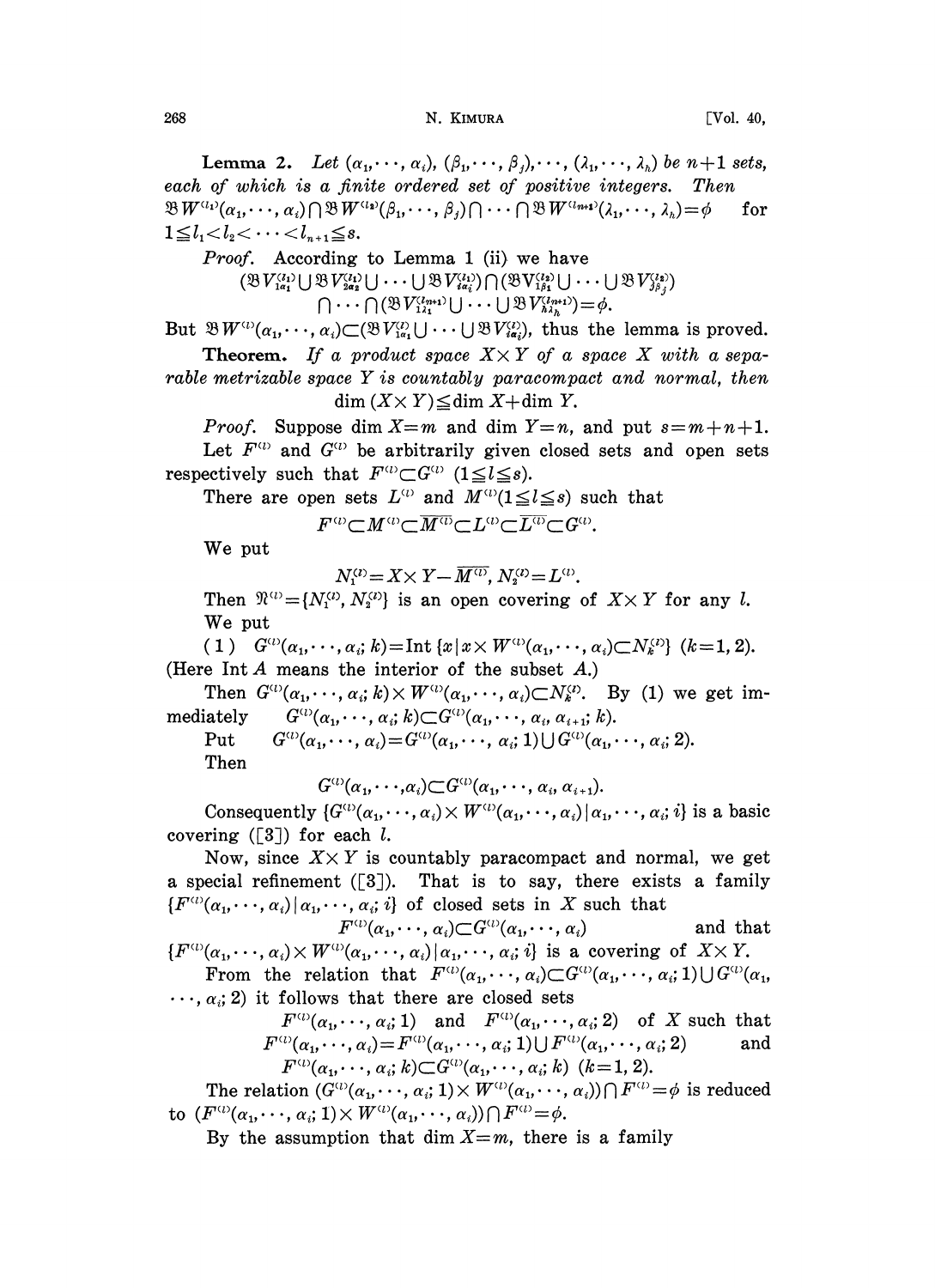${H^{(i)}(\alpha_1, \dots, \alpha_i; k) | \alpha_1, \dots, \alpha_i; i; 1 \leq l \leq s}$ <br>of open sets in X such that  $F^{(i)}(\alpha_1, \dots, \alpha_i; k) \subset H^{(i)}(\alpha_1, \dots, \alpha_i; k)$  $\subset G^{(i)}(\alpha_1,\cdots,\alpha_i;k)$  and that (2) the order of  $\{\mathfrak{B}H^{(1)}(\alpha_1,\cdots,\alpha_i;k)|\alpha_1,\cdots,\alpha_i; i; 1\leq l\leq s; k=1, 2\}$ is at most m. Let us put (3)  $H_i^{(i)} = \bigcup \{ H^{(i)}(\alpha_1, \dots, \alpha_i; 2) \times W^{(i)}(\alpha_1, \dots, \alpha_i) | \alpha_1, \dots, \alpha_i \},\$ (4)  $K_i^{(i)} = \bigcup \{H^{(i)}(\alpha_1, \dots, \alpha_i; 1) \times W^{(i)}(\alpha_1, \dots, \alpha_i) | \alpha_i, \dots, \alpha_i\}.$ And put  $P_1^{(1)} = H_1^{(1)}$ ,  $Q_1^{(1)} = K_1^{(1)} - \overline{H_1^{(1)}}$ ,  $P_1^{(1)} = H_1^{(1)} - \bigcup_{j=1}^{i-1} \overline{K_j^{(1)}}, Q_1^{(1)} = K_i^{(1)} - \bigcup_{j=1}^{i} \overline{H_j^{(1)}}$ <br>( $i \ge 2$ ),  $P^{(1)} = \bigcup_{i=1}^{n} P_i^{(1)}$  and  $Q^{(1)} = \bigcup_{i=1}^{n} Q_i^{(1)}$ .\* Then we have (5)  $X \times Y = (\bigcup_{i=1}^{\infty} \overline{P_i^{(i)}}) \cup (\bigcup_{i=1}^{\infty} \overline{Q_i^{(i)}}),$ 6)  $P^{\omega} \bigcap Q^{\omega} = \phi$ ,  $\overline{P_j^{\omega}} \subset G^{\omega}$  (j=1, 2, ...) and  $Q^{\omega} \bigcap \overline{M^{\omega}} = \phi$ . Finally we put  $V^{\scriptscriptstyle{(1)}}=X\times Y-\overline{Q^{\scriptscriptstyle{(1)}}}$ ; then we have 7)  $\mathcal{B}V^{\mu} \subset \mathcal{B}Q^{\mu}$ . Since  $Q^{(1)} \cap M^{(1)} = \phi$  by (6) and  $M^{(1)}$  is open, we have  $\overline{Q^{(1)}} \cap M^{(1)}$  $=\phi$ , and hence  $F^{\mu\nu} \subset M^{\mu\nu} \subset V^{\mu\nu}$ . On the other hand, since  $V^{(i)} = X \times Y - \overline{Q^{(i)}} \subset X \times Y - \bigcup_{i=1}^{\infty} \overline{Q_i^{(i)}} \subset \bigcup_{i=1}^{\infty} \overline{P_i^i}$  $\subset G^{\scriptscriptstyle (l)}$  we have (8)  $F^{\mu\nu} \subset V^{\mu\nu} \subset G^{\mu\nu}$ . Since  $\overline{P_i^{(i)}}=P_i^{(i)}\cup(\overline{P_i^{(i)}}-P_i^{(i)})$  and  $\overline{Q_i^{(i)}}=Q_i^{(i)}\cup(\overline{Q_i^{(i)}}-Q_i^{(i)})$  we have by (5)  $(9) \hspace{1cm} X \times Y {=} P^{\scriptscriptstyle (1)} \bigcup Q^{\scriptscriptstyle (1)} \bigcup (\bigcup_{i=1}^{\scriptscriptstyle 10} \mathfrak{B} P_i^{\scriptscriptstyle (1)} ) \bigcup (\bigcup_{i=1}^{\scriptscriptstyle 10} \mathfrak{B} Q_i^{\scriptscriptstyle (1)} ).$ Since  $P^{(i)}$  is open,  $P^{(i)} \cap \overline{Q^{(i)}} = \phi$  by (6), and hence (10)<br>(10)  $P^{(i)} \cap \mathfrak{B} Q^{(i)} = \phi$ .  $(10)$ Combining  $(7)$  with  $(9)$  and  $(10)$ , we have  $\mathfrak{B} V^{\scriptscriptstyle (1)} \subset \mathfrak{B} Q^{\scriptscriptstyle (1)} \subset (\bigcup_{i=1}^{\infty} \mathfrak{B} P_{i}^{\scriptscriptstyle (l)}) \cup (\bigcup_{i=1}^{\infty} \mathfrak{B} Q_{i}^{\scriptscriptstyle (l)}).$  $(11)$ On the other hand we have (12)  $\mathfrak{B} P_i^{\langle i \rangle} = \mathfrak{B} (H_i^{\langle i \rangle} - \bigcup_{j=1}^{i-1} \overline{K_j^{\langle i \rangle}}) \subset (\mathfrak{B} H_i^{\langle i \rangle} \bigcup \bigcup_{j=1}^{i-1} \mathfrak{B} K_i^{\langle i \rangle}),$ and (13)  $\mathfrak{B}Q_i^{(l)}\subset (\mathfrak{B}K_i^{(l)}\cup(\bigcup_{j=1}^i\mathfrak{B}H_j^{(l)})).$ Now (11), (12), and (13) give us  $(14) \qquad \qquad {\mathfrak B} V^{\scriptscriptstyle (l)} {\subset} {\mathfrak B} Q^{\scriptscriptstyle (l)} {\subset} (\mathop\cup_{i=1}^{l} {\mathfrak B} H_{i}^{\scriptscriptstyle (l)}) \cup (\mathop\cup_{i=1}^{l} {\mathfrak B} K_{i}^{\scriptscriptstyle (l)}),$ hence we have  $\bigcap_{i=1}^s \mathfrak{B} V^{\scriptscriptstyle (i)} \subset \bigcap_{i=1}^s \bigl[ (\bigcup_{i=1}^s \mathfrak{B} H_i^{\scriptscriptstyle (i)}) \bigcup (\bigcup_{i=1}^s \mathfrak{B} K_i^{\scriptscriptstyle (i)}) \bigr].$  $(15)$ Since  $\{W^{(1)}(\alpha_1,\dots,\alpha_i)|\alpha_1,\dots,\alpha_i\}$  is locally finite, we have

<sup>\*)</sup> The argument below is the same as that in  $[6, Lemma 2.2]$ .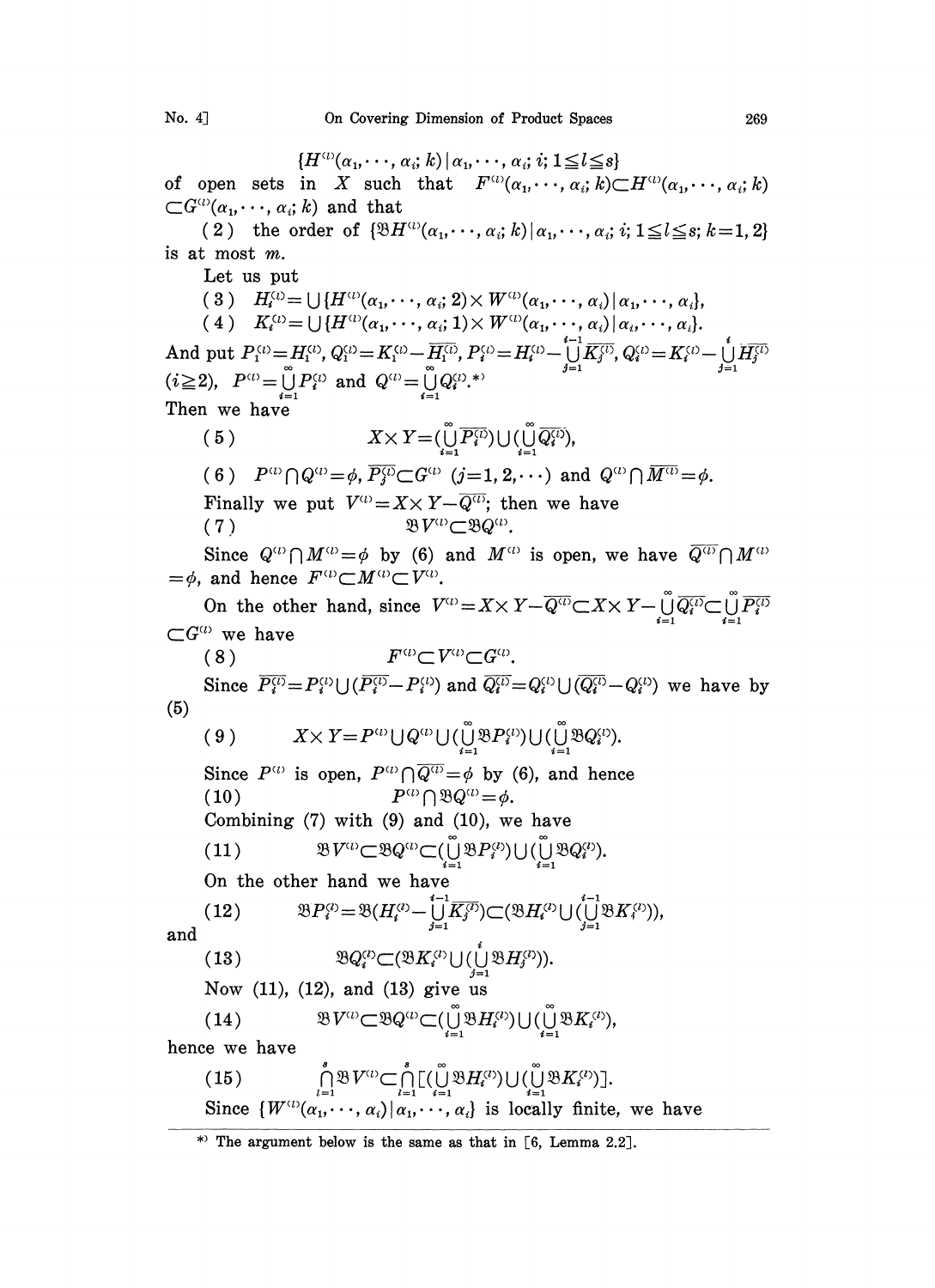```
[Vol. 40,
```

$$
\mathcal{B}H_i^{\omega}\subset[\bigcup\{\mathcal{B}(H^{\omega_0}(\alpha_1,\cdots,\alpha_i,2)\times W^{\omega_1}(\alpha_1,\cdots,\alpha_i)|\alpha_1,\cdots,\alpha_i\}]
$$
\n
$$
=[\bigcup\{\mathcal{B}H^{\omega_0}(\alpha_1,\cdots,\alpha_i,2)\times W^{\omega_0}(\alpha_1,\cdots,\alpha_i)|\alpha_1,\cdots,\alpha_i\}]
$$
\n
$$
[\bigcup\{\bigcup\{\overline{H^{\omega_0}(\alpha_1,\cdots,\alpha_i,2)\times\mathcal{B}W^{\omega_0}(\alpha_1,\cdots,\alpha_i)|\alpha_1,\cdots,\alpha_i\}}\bigcup\{1,1\} \bigcup\{\overline{H^{\omega_0}(\alpha_1,\cdots,\alpha_i,1)\times\mathcal{W}^{\omega_0}(\alpha_1,\cdots,\alpha_i)|\alpha_1,\cdots,\alpha_i\}}\bigcup\{1,1\} \bigcup[\{\overline{H^{\omega_0}(\alpha_1,\cdots,\alpha_i,1)\times\mathcal{B}W^{\omega_0}(\alpha_1,\cdots,\alpha_i)|\alpha_1,\cdots,\alpha_i\}}\bigcup\{1,1\} \bigcup\{1,1\} \bigcup\{1,1\} \bigcup\{1,1\} \bigcup\{1,1\} \bigcup\{1,1\} \bigcup\{1,1\} \bigcup\{1,1\} \bigcup\{1,1\} \bigcup\{1,1\} \bigcup\{1,1\} \bigcup\{1,1\} \bigcup\{1,1\} \bigcup\{1,1\} \bigcup\{1,1\} \bigcup\{1,1\} \bigcup\{1,1\} \bigcup\{1,1\} \bigcup\{1,1\} \bigcup\{1,1\} \bigcup\{1,1\} \bigcup\{1,1\} \bigcup\{1,1\} \bigcup\{1,1\} \bigcup\{1,1\} \bigcup\{1,1\} \bigcup\{1,1\} \bigcup\{1,1\} \bigcup\{1,1\} \bigcup\{1,1\} \bigcup\{1,1\} \bigcup\{1,1\} \bigcup\{1,1\} \bigcup\{1,1\} \bigcup\{1,1\} \bigcup\{1,1\} \bigcup\{1,1\} \bigcup\{1,1\} \bigcup\{1
$$

and hence countably paracompact normal. The following Corollary 1 follows directly from the theorem.

**Corollary 1.** If  $X$  is a perfectly normal space and  $Y$  is separable metrizable, then

 $\dim (X \times Y) \leq \dim X + \dim Y$ .

If Y is a countable union of locally compact subsets then  $X \times Y$ is countably paracompact normal for any countably paracompact normal space  $X([3])$ , hence the following Corollary 2 follows.

Corollary 2. If  $X$  is a countably paracompact normal space and Y is a separable metrizable space which is a countable union of locally compact subsets, then

 $\dim (X \times Y) \leq \dim X + \dim Y$ .

3. Finally we shall show that Michael's space defined in [1] serves as a counter example for (A).

Let  $X$  be a topological space which is obtained from the closed unit interval  $[0,1]$  by retopologizing it so that a set M is open if